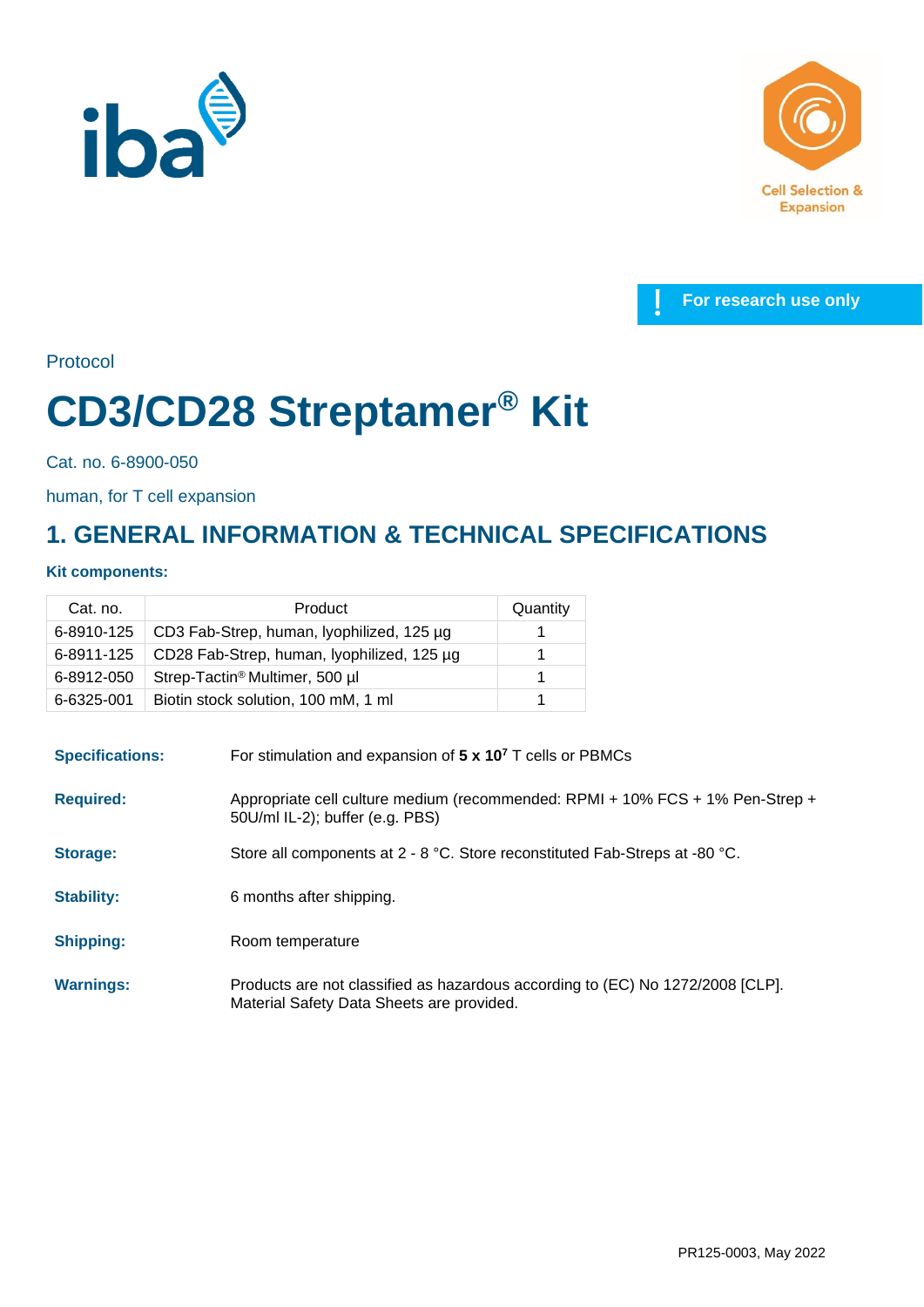## **2. INITIAL PREPARATIONS**

#### **2.1. Reagent preparation**

Volumes are suitable for stimulation and expansion of **1 x 10<sup>6</sup>** cells. For different cell numbers, adapt volumes according to **Table 1**.

- **2.1.1.** Dissolve each Fab-Strep in **500 µl** buffer. Store Fab-Strep suspensions in aliquots at -80 °C.
- **2.1.2.** Combine **10 μl** CD3 Fab-Strep with **10 μl** CD28 Fab-Strep and **10 μl** of Strep-Tactin® Multimer in a 0.5 ml tube. Incubate the mixture for at least **20 min at 4 °C** under constant agitation (e.g. using a roller mixer) to generate CD3/CD28 Streptamer® complexes.



We recommend preparing CD3/CD28 Streptamer<sup>®</sup> complexes freshly for each experiment. If necessary, store pre-mixed components at 4 °C. **Do not freeze!**

#### **2.2. Cell preparation**

**2.2.1.** Isolate primary T cells or subsets of interest from blood or buffy coat.



Alternatively, PBMCs can be used. Recommended cell numbers and volumes in every step are identical to pre-isolated T cells.

**2.2.2.** Resuspend cells in cell culture medium at a concentration of 0.2 x 10<sup>6</sup> - 1 x 10<sup>6</sup> cells per 1 ml (optimal conditions should be titrated).

#### **Table 1: Recommended volumes for different cell numbers**

|                                              | 96-well               | 48-well             | 24-well               |
|----------------------------------------------|-----------------------|---------------------|-----------------------|
| Cell number                                  | $5 - 8 \times 10^{4}$ | $2 - 5 \times 10^5$ | $0.5 - 1 \times 10^6$ |
| Volume culture medium [ml]                   | $0.1 - 0.2$           | $0.5 - 1.0$         | $1.0 - 2.0$           |
| CD3/CD28 Streptamer <sup>®</sup> premix [µl] | 3                     | 15                  | 30                    |
|                                              |                       |                     |                       |
| Biotin [µl]                                  | $1 - 2$               | $5 - 10$            | $10 - 20$             |



Biotin is required if you want to terminate the stimulation at a certain point during the expansion period or remove CD3/CD28 Streptamers from the cells. See **3.3.** for details.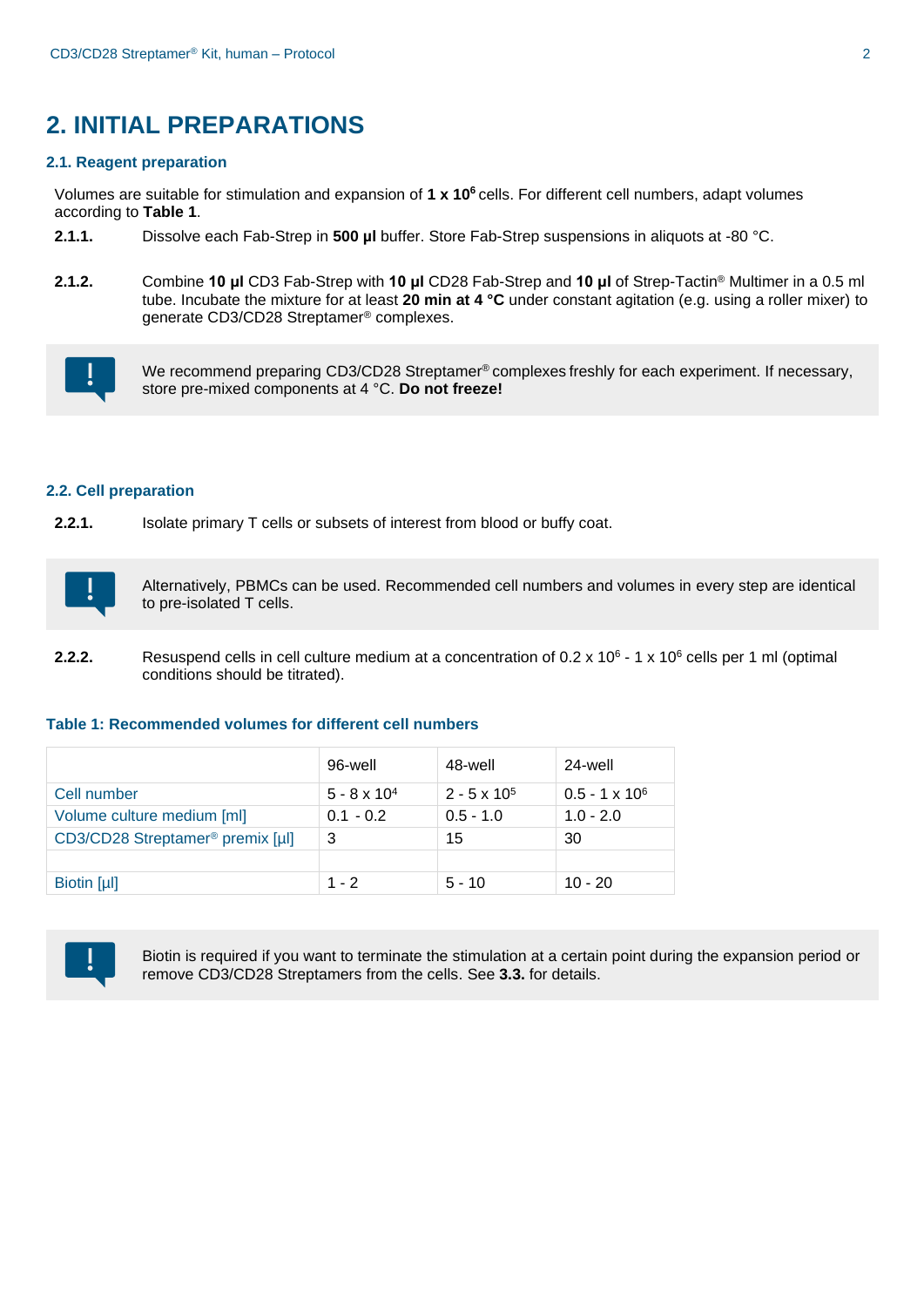## **3. PROTOCOL**

#### **3.1. T cell activation**

- **3.1.1.** Seed **0.5 – 1 x 10<sup>6</sup>** purified T cells in **1 – 2 ml** cell culture medium in a 24-well plate.
- **3.1.2.** Add **30 µl** CD3/CD28 Streptamer® premix to the cells and mix gently. Incubate cell suspension in a humidified CO<sub>2</sub> incubator at 37 °C, according to your experimental setup.
- **3.1.3.** Harvest activated T cells and use directly for further analysis.



Activation markers CD25 and CD69 should be upregulated after 48 h.

#### **3.2. T cell expansion**

- **3.2.1.** Examine culture daily regarding cell size, shape and cluster formation (using a microscope). Count the cells (at least every two or three days) to evaluate cell density (should not exceed 2.5 x 10 $^6$  cells/ml). If cell medium turns yellow or cell density is too high, split cultures back to a density of 0.2 - 1 x 10<sup>6</sup> cells/ml into a new plate of appropriate size.
- **3.2.2.** Restimulation of the cells might be necessary after a couple of days in culture (signs of exhaustion typically after 7 - 10 days). Repeat therefore from step 3.1.2.

#### **3.3. Termination of stimulation/removal of CD3/CD28 Streptamers**

- **3.3.1.** Add biotin directly to the culture medium containing the activated T cells (volumes see Table 1). The final concentration of biotin should be 1 mM.
- **3.3.2.** Incubate cell suspension for **30 min at room temperature**.
- **3.3.3** Harvest cells by resuspension and transfer them to a 15 ml reaction tube. Add **10 ml** of culture medium for dissociation of CD3/CD28 Streptamers. Collect cells by centrifugation at **300 x g** for **6 – 10 min**.
- **3.3.4. Discard supernatant completely** and repeat washing with **10 ml** cell culture medium. Cells are now ready for further downstream analyses



For T cell expansion, cells should be stimulated at least for 24 h.